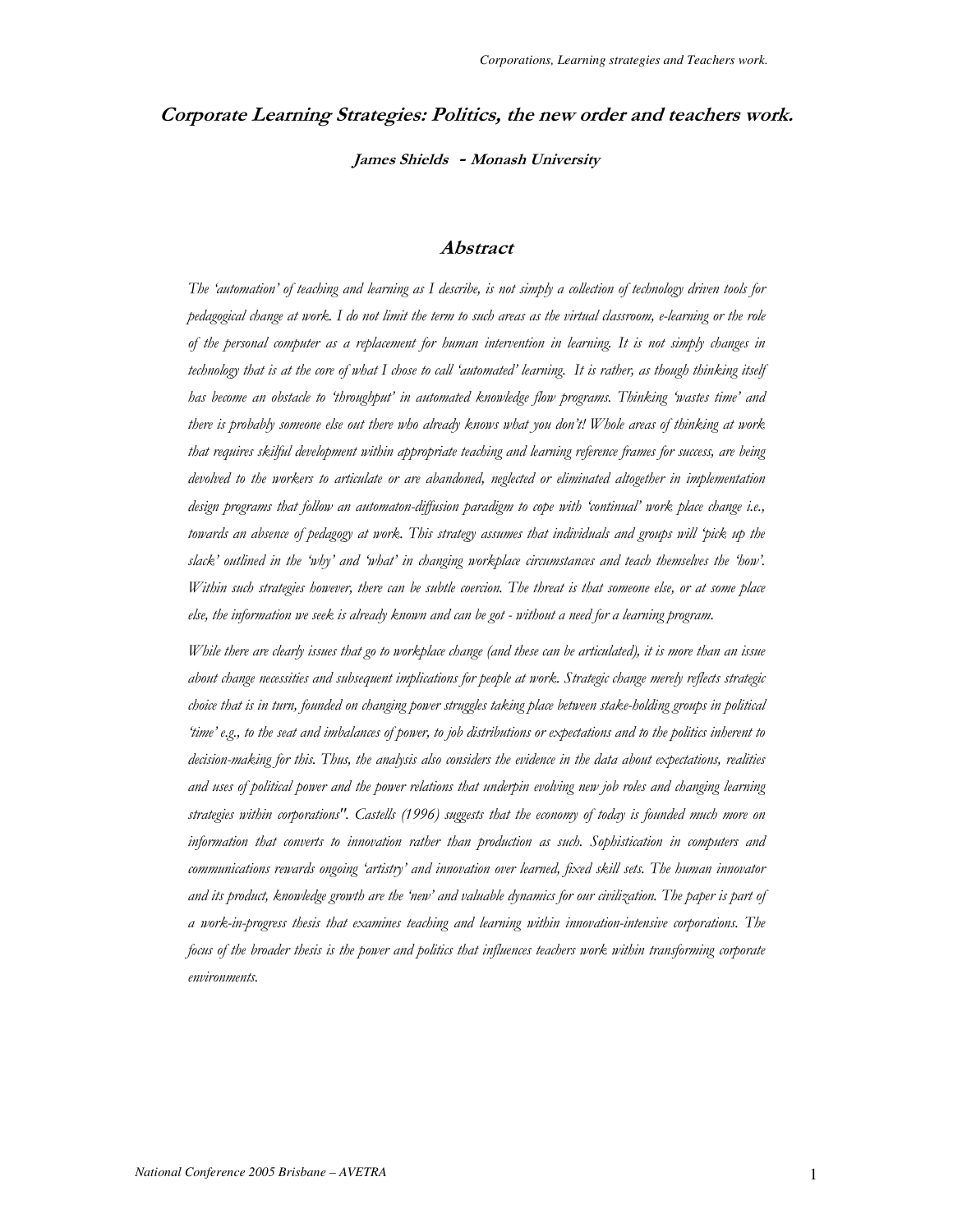#### Introduction.

Features for the new work order (Gee, Hull et al. 1996), new interest in innovative-intensive corporations (Toner, Marceau et al. 2004), and the analytical methods for meta-change strategies (Chin and Kenneth 1969) all drive a focus for the broader thesis that links corporate outcomes, organisational politics, organisational learning strategies with compressed time-space (Giddens 1984). Strategic change reflects *strategic choice* that is in turn, founded on changing *power struggles* taking place between stake-holding groups in *political* 'time' e.g., to the seats of power, to imbalances of power, to job distributions or expectations and to the politics inherent to decision-making time.

*Innovative-intensiveness* is thus not simply about management increasingly using technology to automate process and production, but more about implementing a range of changes for work that can better accommodate the *post-industrial condition* for accessing *information* timely. Sadly however, it is usually not about strategic planing in new pedagogies to take advantage of compressions in time and space. Organisational politics intervenes and the fog that is generated resembles the absence of any learning strategy at all  $-$  the absent learning strategy. Ideas shaping the study are (i) transformations in forms of labour, as these are influenced by the new work order and compressed time-space, (ii) new kinds of corporations and business such as the development of innovation-intensive industries and (iii) the intrusions that organisational politics bring to corporate planning and leaning strategy rationale.

## Time and Space: The changing landscape.

The competitive edge for business is no longer speed to market, but speed to market promise. Rather than simply a place to buy and sell in commodity, the marketplace has become an avenue to purchase goods and services *still under development*. In this context, speed means constantly 'inventing' new products and services, so that *speed to market* also means employees must be innovative – user and doers in the same moment (Castells 1996). Gee et el (1996) argues that the new work order means new 'kinds' of people as knowledge workers must constantly 're-invent' a self-identity in order to become the innovative resource for the firm and to secure ongoing tenure. It is argued in this paper that there is at play a new 'industrial time' (Thompson 1967; Giddens 1981; Adam 1990) I choose to call *information* time.

For the post-industrial period, the demand for new levels in knowledge acquisition introduces new legitimacies within organisations for 'taking time' to transfer information to usable knowledge. If time is money, and knowledge is money then *time is knowledge is money* for a new capitalism. Information time brings new awareness about 'time to learn' that organisations such as innovation intensive corporations are only recently coming to recognise – the link between knowledge work and *information* time and the importance of questions in pedagogical design.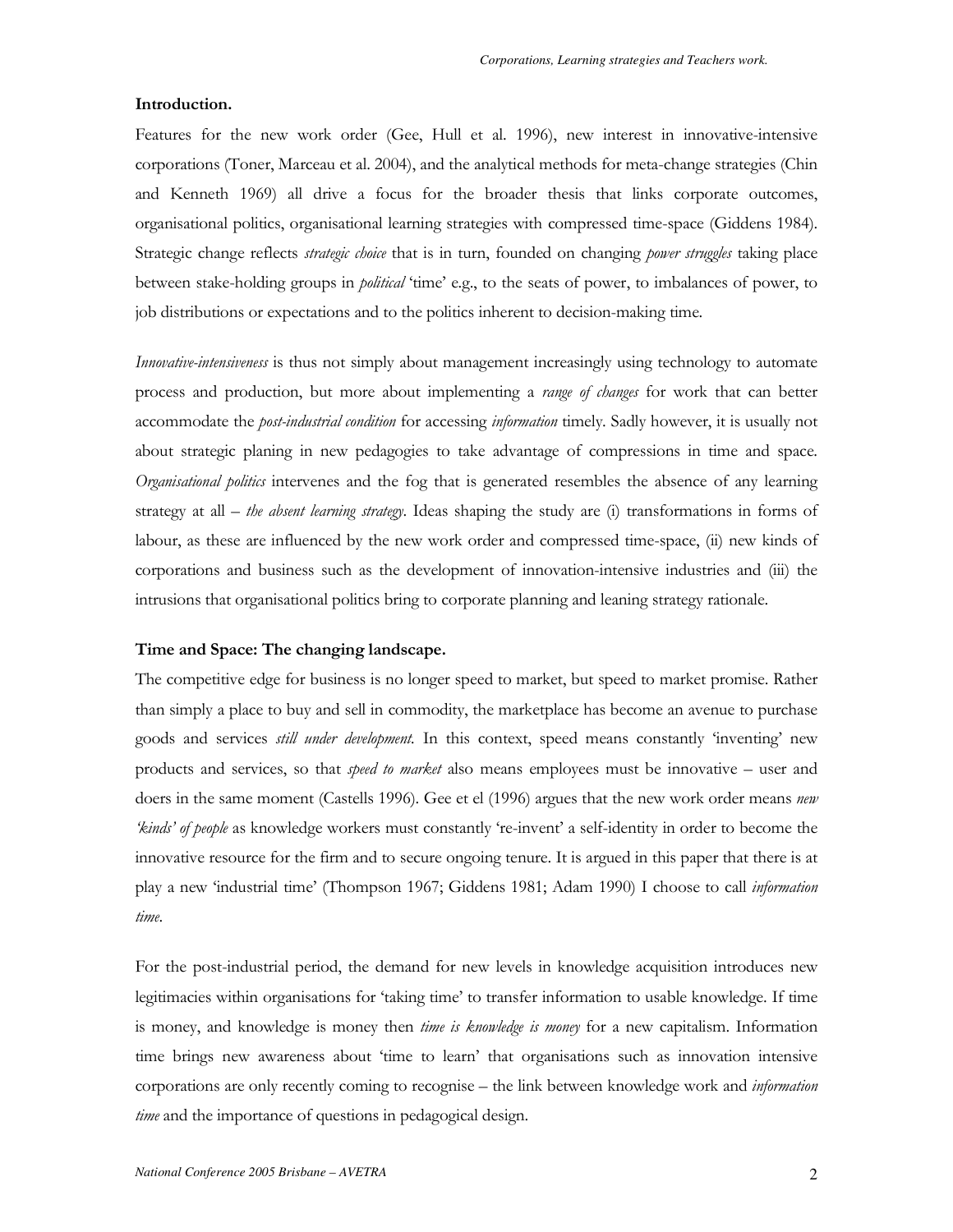The challenge for the study takes root in some theoretical vocabulary for a new compression of time and space (Harvey 1989; 2004) that influences how people structure their world. The theoretical perspective for the study follows a 'duality' model in structure and action that is located in compressed time and space acknowledge within the Giddens Structuration theory (1984) and for the information age within the Castells 'Informationalism' (1996). The study acknowledges Adam's critique of this and other theoretical perspective in social science regarding the role of time and space on social change (Adam 1990p15). Time as 'contextualised space' she argues, impacts structure and action and choices people make. Urry argues that time can be used within social argument either as a resource, or to constrain (Urry 1996pp104). Particular attribute for time as clock time, historical time, social time, temporal time or experiential time colours social theory for how institutions are formed and change happens.

Social time describes generally ways in which human attempt to apportion or mould time as manmade, while 'natural' time reflects ways in which man takes 'a place' within the known cycles of nature. Influenced by the capitalism of the industrial era, many at work, managers and workers alike consider 'social' time in its Newtonian or clock time context the dominating constraint for workplaces. Time becomes the currency of conflict for work pay and conditions and time itself context dependent. Social times for work come variously as 'project' time, 'conference' time, 'smoko' time, 'meeting' time, 'training' time, 'briefing' time, 'over time', and can include financially oriented times as quarterly (Q) time and annual time as 'financial year time – even 'work futures' time such as forecasting, pipelines or "S year' plans. In this sense, a new contextual time as 'informational' time has emerged for industry. This is the time to access information, recognise relevance and pass on as new knowledge to be used innovatively and then become part of a new innovation cycle. This new form of 'industrial' time has shrunk time for people at work, contributing to contemporary impressions of compressed time for global enterprises.

And what of space? There is 'social' space, 'objective' and 'subjective' space, 'absolute 'space, 'body' space, space relevance or 'mind' space - 'space as place' in self-identity. Living space, action space and 'compressed' space, however have new influences within a networked societies in which distance is less 'binding' and social action can stretch across time and distance – the Giddens concept of timespace distancation (Giddens 1984). For distancation to be effective for organisations, there needs to be a common agreement within and between them if 'collective or collaborative goals are to be met. If travelling through product environments is about change in time *and* in space, then which 'kind' of time do we seek to 'bind' with space for a new capitalism; from chronological time, social time, clock time, temporality, body time, time as change, time consciousness or ordered time? Increasingly there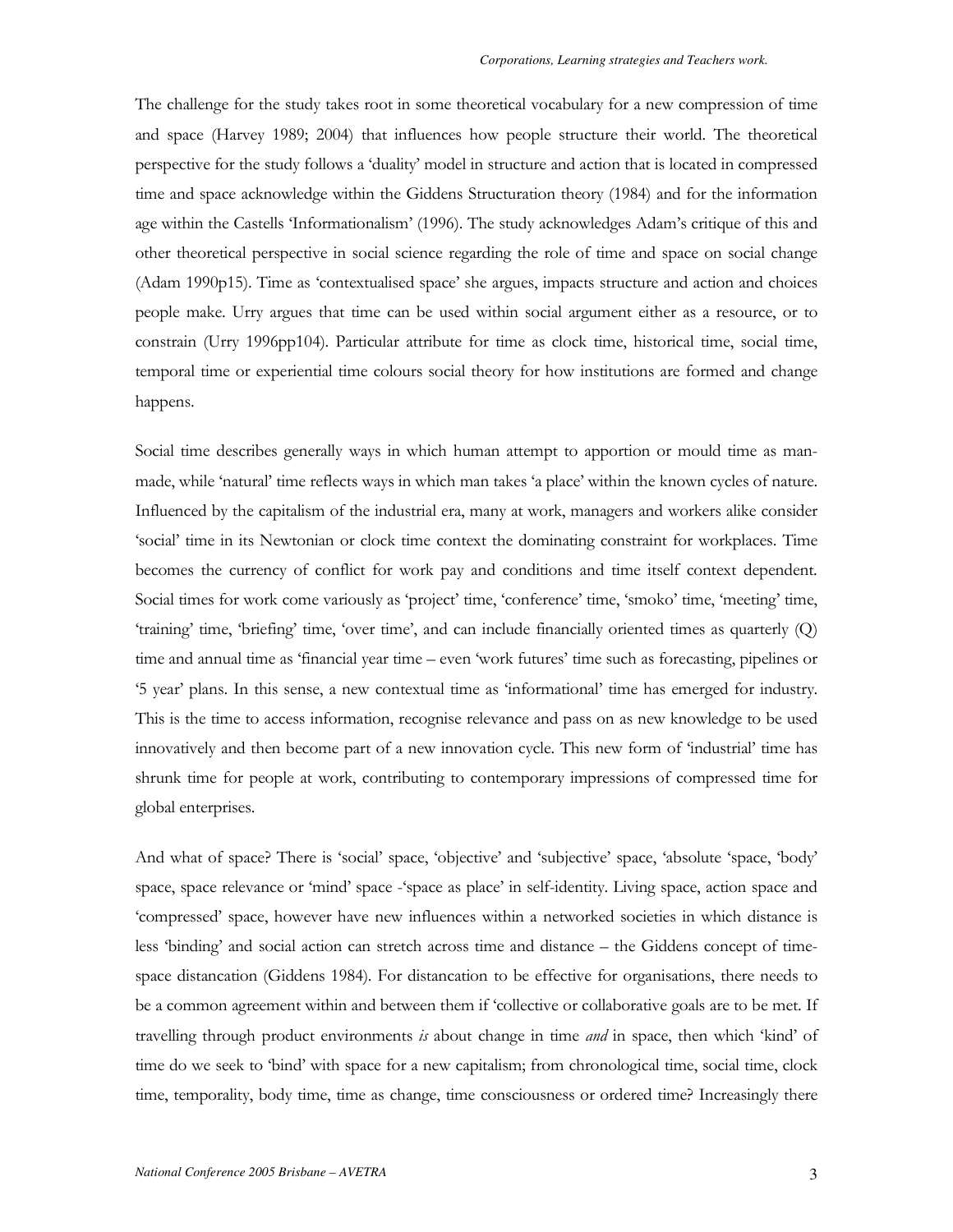are calls for agreed *information time*, that time that is closely associated with innovation cycles, is becoming the collaborative watchdog within and between firms.

#### The new work order and pace.

New 'kinds' of people and new industries bring with them new kinds of social interactions and new structures for work. Rapid changes to what people know and do at work also lead to knowledge and informational 'gaps' within the organisation – the *pace* of knowing for work has changed significantly. It is not simply an increased accessibility to new technologies, or the availability of information in abundance that has influenced speed and new individualist approaches to workplace learning strategies (Johnston and Chappell 2000), (Schofield, Walsh et al. 2000), (Johnston 2000) (Malloch, Cairns et al. 1998) and (Chappell 1999). It is more than simply the influence of technology on the processes of labour (Child 1988). It has become almost cliché to suggest that the combined effects of globalization, marketisation, informationalism and adherence to a neo-liberal economic rationalism model has impacted and transformed areas of workplace life that were once well established, stable and understood by working people.

In our view, the new work order is largely about trying to create new social identities or new kinds of people: new leaders, new workers, new students, new teachers, new citizens, new communities, even new 'private' people who are supposed to dissolve the separation between their lives outside work and their lives inside it. (Gee, Hull et al. 1996ррхііі)

Micro-economic reform has altered the range of possible 'kinds' of workers and workplace environments. This reform influences workplace learning strategies and planning policy, as new goals change, or new ideas in survival take hold – guiding, defining and punctuating 'relevant' knowledge. Kinds of *identity constructs* and *new power positioning* in employee survival are coloured by the pace for what must be known. What must be known may not always be sourced at the business imperative. The resulting transformed workplace, encouraged by new corporate 'styles', waves of 'systems thinking' and 'managerial' strategies that try to accommodate new *compressed time-space* frames for work that are politically based, causes confusion and alarm for working people across industries and industrial sectors. This has encouraged broad based sociological comment (Castells 1996pp201-326) and (Casey 1995; Gee, Hull et al. 1996; Gorz 1999; Waterhouse, Wilson et al. 1999).

Changes in the hierarchy of work have meant that middle and upper management has been marginalized or eliminated in favour of flat levels for control. These are further sub-divided to the extent that corporations can be considered as digitised units, groups, cells or individuals given increased 'powers' to manage themselves. Virtual' workplaces with 'virtual' managers in fact become new protective mechanisms for management maintaining control. This is the *stuff of transition* as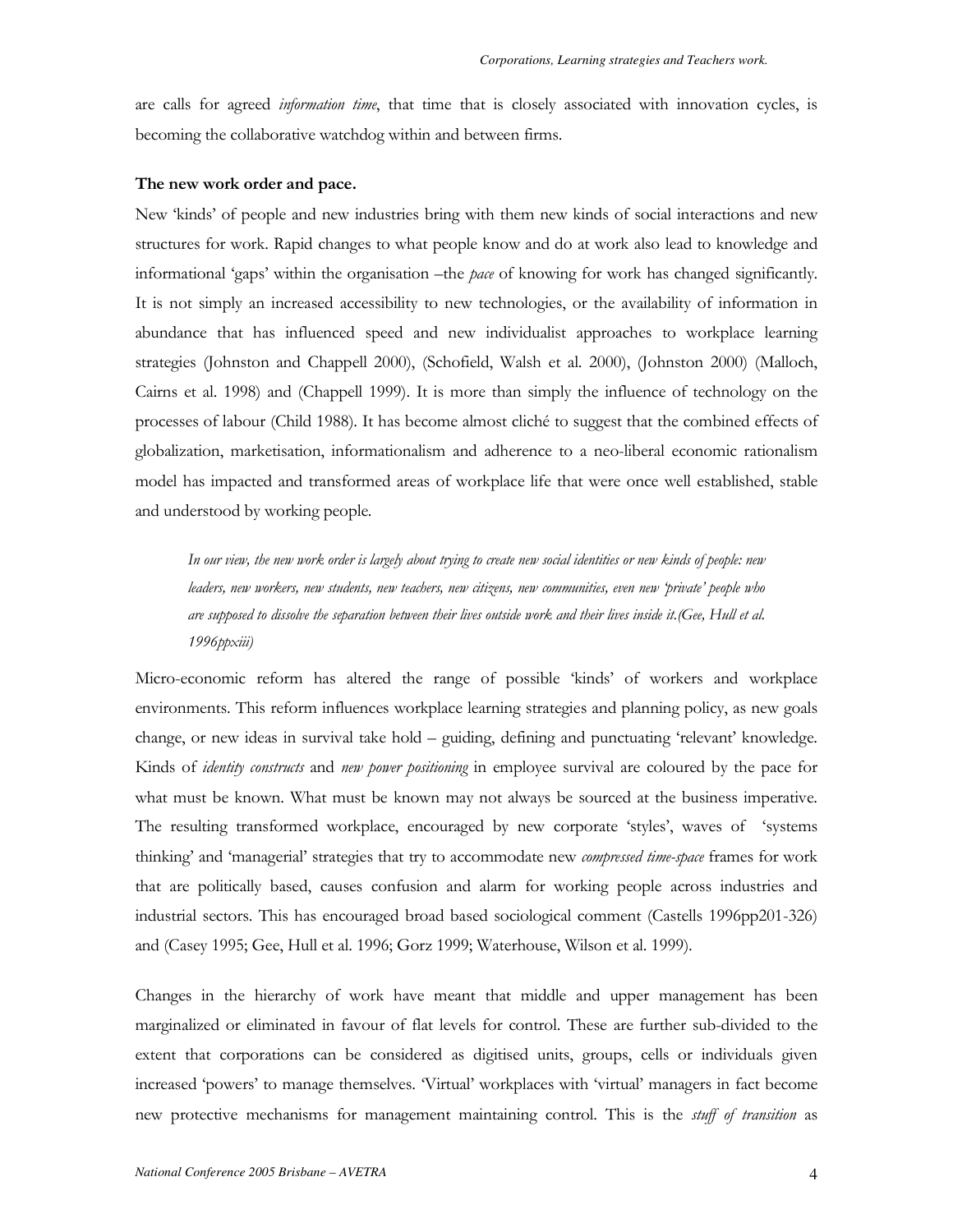corporations attempting to accommodate a post-industrial model using entrenched industrialisation structures. Despite a clear need to change to post-industrial designs that better accommodate new informationalism and innovation, organisations seem to be simply squeezing, pushing around, structures that are essentially part of earlier industrial models. Gee et el., suggests this new order for work means units requires us all to be increasingly autonomous and replicable, encouraged to merge home and work in ways that can make identity in either environment increasingly indistinguishable (Gee, Hull et al. 1996ppxiii). Despite a new circumstance for capitalism that is more 'informational' than 'product' based, these new structures are really only modified extensions of the industrial condition that was flexible, digitised and replicable work units. The new power struggle is for control of the *timing of information* that can bring new knowledge through partnering, collaboration, alliances and relationships that are founded on trust.

There is thus, new interest in the possibility that post-industrialisation brings to workplace a recognition that there are outcomes that can be positive for working people. That information and knowledge imperatives triggers a range of collaborative rather than competitive interactions for work. Workplaces can operate within increasingly 'natural' rather than only industrial time frames, so that working from home, working 'virtually' in pods and under 'flexi-time', the recognition of *information* time etc., can return 'work time' closer to normal living environments rejected by the industrial revolution ((Adam 1990). The new order is more than new 'kinds' of people – informationalism demands a transformation in how people access new knowledge as transformational pedagogies for post-industrial workplaces (Chappell 2003).

#### The Study

Influencing the study focus and gaining 'traction' as a significant new area transforming workplaces are aspects of firm's innovation capacities. Since the late 90's, new 'kinds' of firms using new technologies in product and in process are demanding VET attention. In a study examining larger organisations or corporations that drive technology for market leverage was the NCVER study "Innovative Agents" (Toner, Marceau et al. 2004). Defining "innovation-intensive" industrial sectors as mining, manufacturing, property and business services and communication services, eight firms as 'cases' were studies. A key role for VET was found to be knowledge transfer that could take account of increased employee diversity for new process and product and economically useful knowledge - that the how, who, why and where in training should aligned with corporate culture as far as possible and be up-to-date in terms of pedagogy.

There is a new focus for Australian VET research to be 'lining up' with a global trend in OECD countries in North America and Europe in adapting models to cope with the knowledge economy,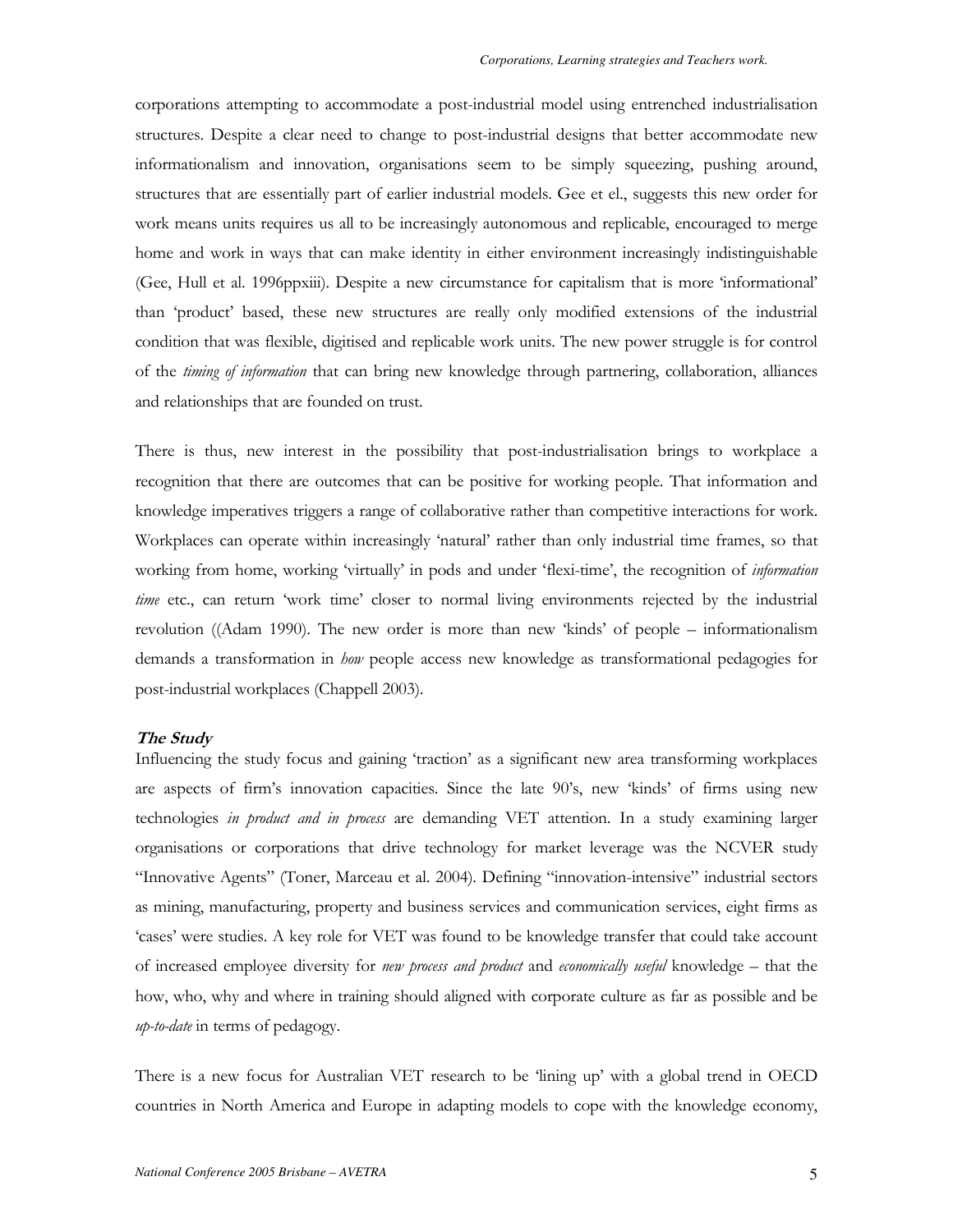'innovation-intensity' and future training skill requirements (Kearns 2004). This high-level view is supported by another global perspective for VET reform in a report by the World Bank agency (Bank 2002). This perception and local contributions on the topic of VET and innovation generally describes a shift in focus for research from lifelong learning in employees specifically, towards examining 'individuals as learners' as a new *centrality*. The context of adaptation to change and innovation at work, the need to keep on learning at work, is further compounded by uncertainties about what is to be learned and the time taken to learn. Kearns outlines several core themes and policies for this global issue that include cultivating creativity and innovation, developing the key roles in technology, implementing localised (or customised) strategies and strengthening 'intermediate' skills.

#### Study Rationale

Links between applied change and new knowledge transfers are acknowledged by Chin and Benne (Bennis, Benne et al. 1969pp33) - "one element in all approaches to planned change is the conscious utilization and application of knowledge as an instrument or tool for modifying patterns and institutions of practice". There is increasing micro-level recognition of individual 'expertise' as an new innovation 'source' in new knowledge in trends for targeting intellectual capital (Stewart 1998). Indeed, a host of workplace transformations signal a demand within corporations towards a rethink about people, change and teaching and learning strategies for work.

The result has been organisational 'second thoughts' across many levels and disciplines including teaching and learning in managing agendas to plan, control and direct what people must know and how they must think while at work (Allee 1997; Davenport and Prusak 1998; Huseman and Goodman 1999). Predicting or making assumptions about *what* individual employees consider is important to learn and how they choose to learn what must be known, is much less formulaic than in the Fordist era. In the context of a post-industrial environment, new forms of control have emerged that include transformations for work and compressions in time and space, so that planned change must factor in expanded diversity of choice (Child 1972). Archer (1995) argues that in corporations, change strategies comes down to relative power positioning as the key to understanding change and shaping structures.

All of this presents new and challenging options for studying management and employees in a tussle for power and influence, when the transformation rates for work seems to outstrip controlling mechanisms. For example, *time to learn* becomes a new commodity to be negotiated between employee and employer in a post-industrial platform as much as *time to work* was the instrument of dialogue during the industrial era – ongoing learning is intrinsic to work for innovative environments. At the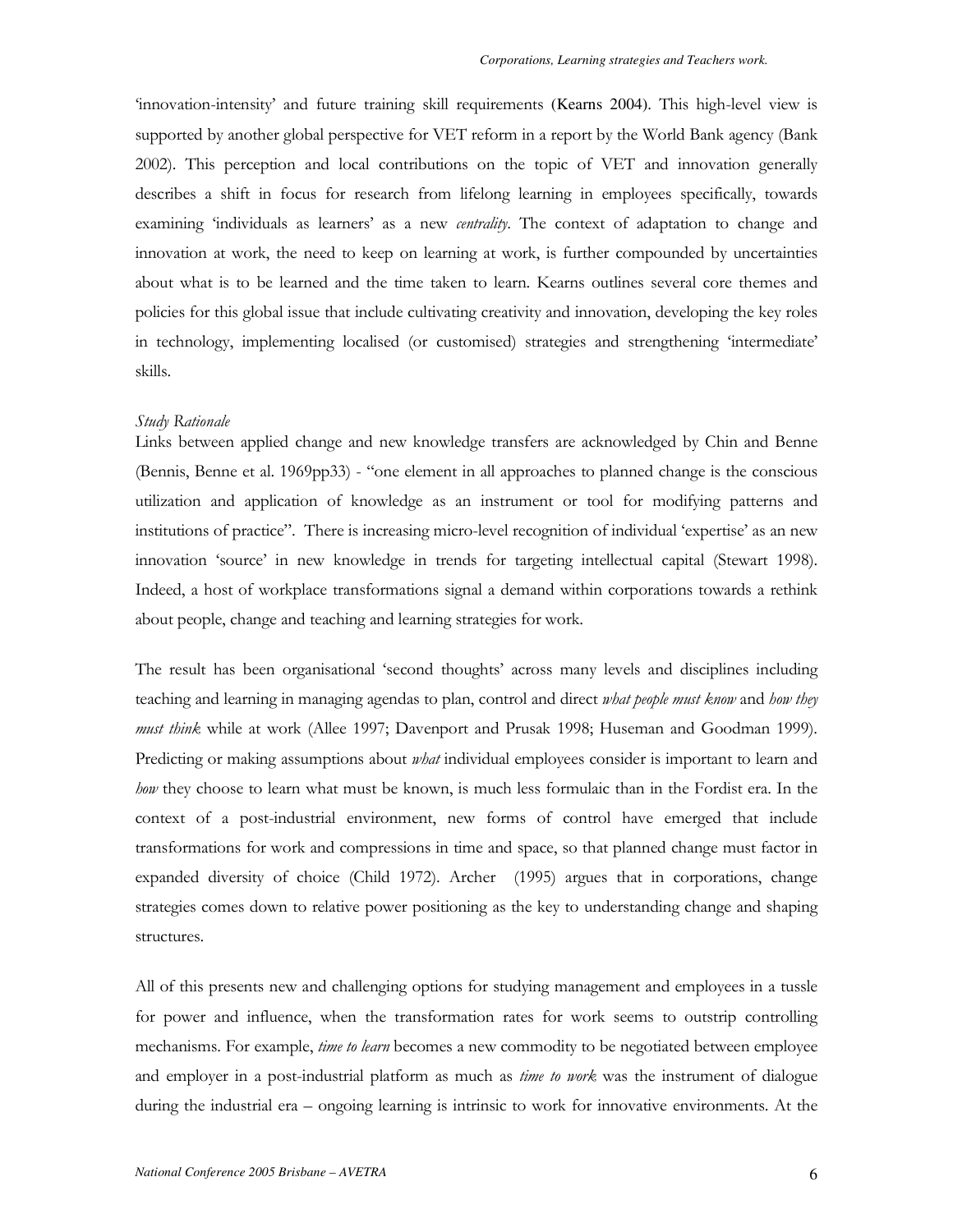managerial level attempts to maintain control through a succession of business strategies continue to evolve then fade, unable to accommodate the range of changes presented by post-industrial workplaces. Such strategies are often short cut attempts to attempt to accommodate increasingly progressive worldviews for work while furnishing the bottom line for corporations as yield. There is a growing realisation that contemporary business strategies must 'factor in' teaching and learning planning for employees that reflect a new informationalism for work (Castells 1996).

### Study Methodology

Five Australian corporations as "innovation-intensive" firms (Toner, Marceau et al. 2004), contribute to the inquiry that is multi-site case study. Managers, HR staff and learning practitioners (and external consultants) become interview respondent in an interpretive qualitative analysis. It is a multi-site analysis that is a scientific search for patterns in co-operation, challenges or tensions between these stakeholders around corporate policy change for learning at their firm (see Fig 1.0).

The purpose of the investigation then, is to try to unpack evidence for tensions among Executive Managers, HRD staff, Learning Practitioner staff and External 'Knowledge' Consultants. Within current education policy directions what are some key influences on contemporary teaching and learning environments within corporations. A transcript of respondent experiential perspectives is developed from semi-structured conversation. Broadly, the first four questions in the interview relate to the changing structures for education and training within the corporation. The next five questions refer to impacts for teaching and learning programs resulting from these new structures. The final question seeks insights into future trends and new responsibilities for educational directions within firms. Each transcript then becomes a 'Project Document' within the qualitative analysis software tool, QSR Nvivo Version 2.0.



Fig 1.0 The Study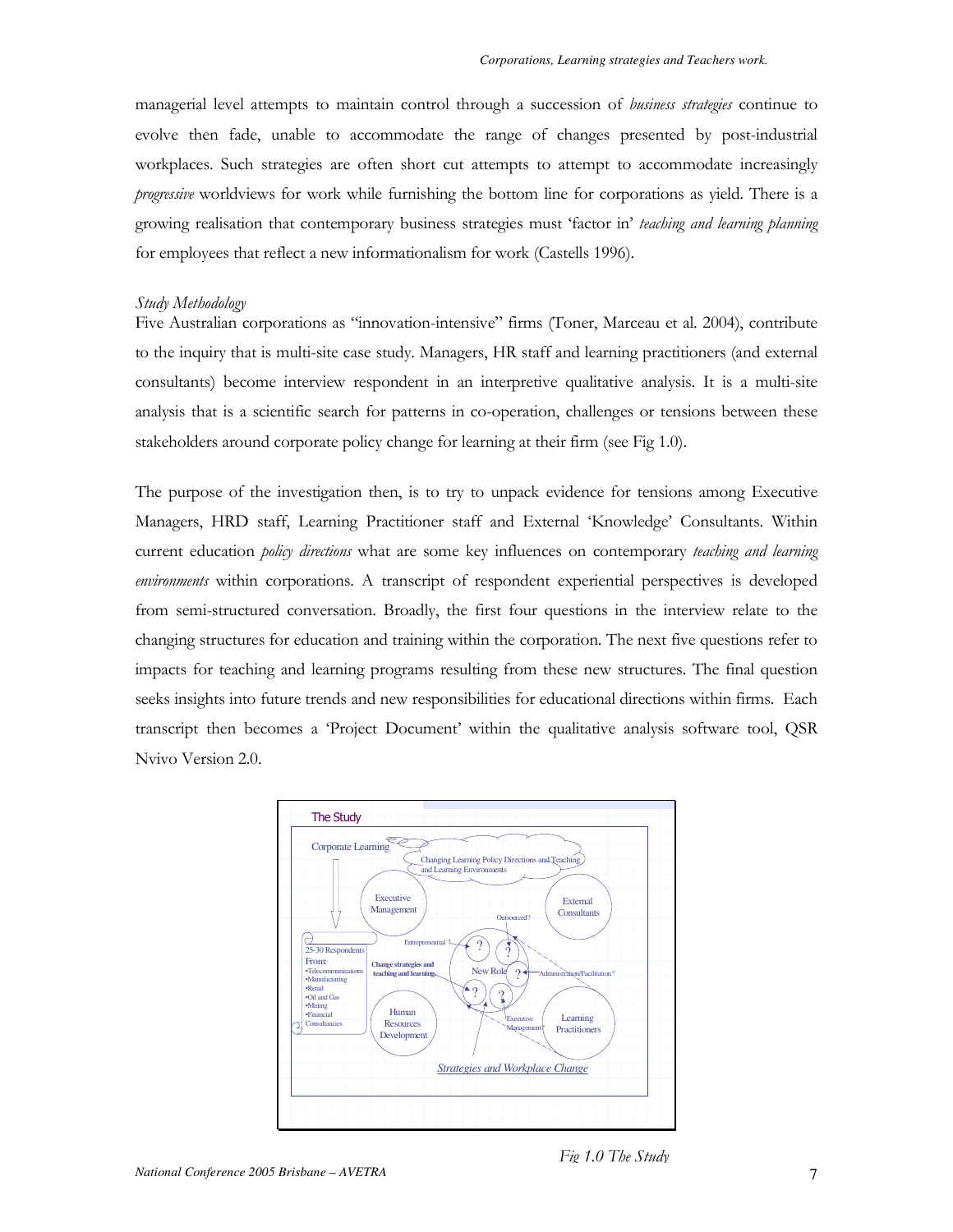#### Analysis Design.

Key issues take their origin either from the literature in the field or by what respondents say. Other nodes come literally through the process of coding the transcripts (See Fig 1.1). Coding can come as a singular issue or idea or as ideas grouped around a particular conceptual frame. Together, these two types form the qualitative analysis style for the inquiry. The analysis classifies concerns within corporate within three key areas as corporate training policy, training strategies that are identified and the learning environments that present. 'Free nodes' are the areas in which key stakeholders conflict seems to be more acute, easy to identify and can often surface during the data gathering and early data analysis processes, inviting questions about their presence and the reasons they stand out? Within the free node 'Stakeholder conflict', for example the search was for evidence from conversations with all respondents of clear differences in opinion about training policy direction or standards.



#### Early results

Fig  $1.1 -$  Analysis Design

The inquiry narrative thus far identifies learning agendas variously as; the *automaton learning strategy* (selfmanaging learning on your own), the *multiplicity learning strategy* (simultaneous rather than sequential learning agendas for change), the role-adaptive learning strategy (learning is for the 'next job'), the incongruity learning strategy (divergent, 'left and right hand' strategies for control), the enterprise learning strategy (learning is all about markets and business imperatives), the cognitive-systemic learning strategy (about controlling employees thinking - about process, role), the competency-coercive learning strategy (satisfy the need, function -about fear, anxiety, doubt and threat), the technology-leading learning strategy (short halflife knowledge - new technology determinist), the *pragmatic learning strategy* (learning is whatever works - tick the box), the knowledge expert learning strategy (find/share knowledge with those who know- key staff strategies), the *devolution-responsive learning strategy* (learning policy devolved to the unit, the cell, the individual), the outsourced learning strategy (learning needs outsiders - experts came come from outside), the managerial learning strategy (learning is only about the project, the contract, the deal, outcomes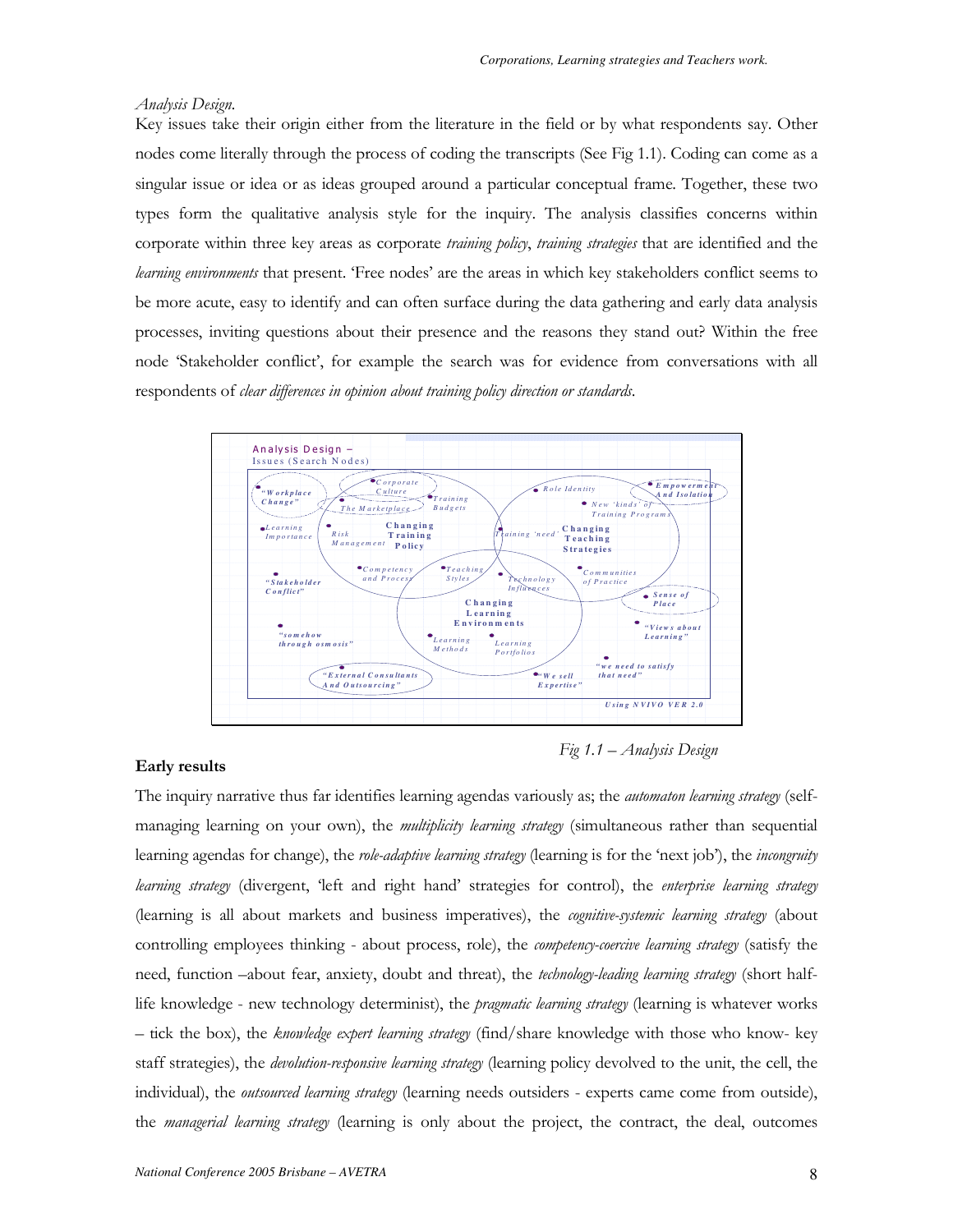oriented), the *communal learning strategy* (learning about relationships and groups coming together), the social networks learning strategy (learning is about seeking internal knowledge, shared knowledge) etc. These agendas for corporate learning described as learning strategies are provisional labels only. Their legitimacy will be further assessed in the analyses to follow within the broader thesis. Each plan merely reflects different political tools for achieving self-interested outcomes, whether these are sanctioned by the organisation or not. They are then legitimised through a workplace politic that is not necessarily directed at organisational efficiency nor profit.

#### 'Settling on' Learning Strategies

Continuous and rapid changes to what people will do and know at work leads to informational 'gaps' for the company. New technologies, innovations and implementations, or altered processes or procedures are seldom coordinated either sequentially or simultaneously, so that the knowledge networks between working groups are fragmented. This creates tensions between power-holders so that political positioning is even more important for getting things done. Driving a new work order can be 'risk aversion' oriented management or it can be inspired or targeted by political manoeuvring for a just-in-time-job syndrome as innovation-intensive organisations seek to close knowledge gaps (Toner, Marceau et al. 2004). There is managerial and ethical overlap however and to argue that people need to prepare themselves for 'the next job' may be a sanctioned outcome for the organisation to survival in the market, while simultaneously presenting an ethical dilemma for the conditions of labour (Zahra 1987). Zahra describes the 'two-edged sword' in positive and negative effects of organisational politics holds for political actors and for the firm.

Fig 1.2 below illustrates the principle that organisational goals are a function of 'organisational politics' (OP) that can culminate in a mechanism change through selecting a particular learning strategy 'tool'. It is simplified example only of a rather complex notion. It attempts to express a view that learning strategies, as they are 'settled on' in practice at workplaces, can have a rationale that is more to do with the processes of 'kinds' of political persuasions in targeting specific outcomes (e.g. the new work order can be an ideological 'outcome'). Influencing workplace policy or 'shifts' in people thinking is not usually about process innovation or educational inspiration or even best practice pedagogy. It is argued that each identified learning strategy is founded on a rationale that uses a particular 'kind' of political orientation in order to achieve the 'outcomes' that is actually ideological or self-interest or both.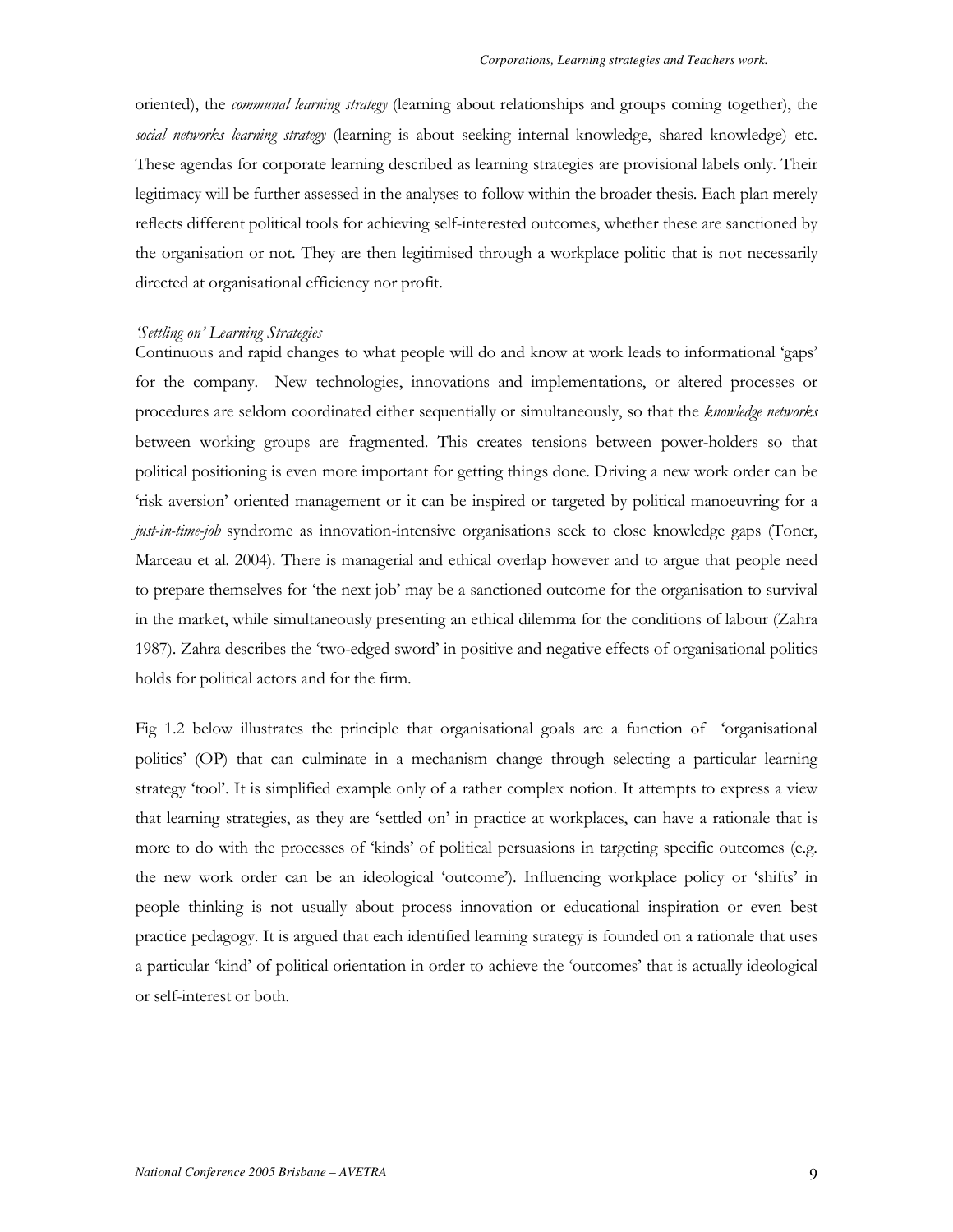

Fig. 1.2 Political mechanisms for learning strategy selections (example –new work order and a learning strategy for it)

Organisational policy change *consensus* comes about as power brokers within organisations, in different spaces and different contexts, gain political advantage as *acceptance by others* of 'agreed change mechanisms'. They do this by offering particular strategies or tactics in order to fulfil desired outcomes (Child 1972; Ackroyd and Muzio 2004; Wood 2004). Sometimes these tactics involve promoting learning strategies as a training program, yet a capable workforce, trained to capacity may not be the goal. Education policy for work can in fact becomes a 'power 'tool' in the hands of dominant work groups or individuals. Knowledge flow, knowledge growth, knowledge management, or knowledge transfer strategies are generally presented as structurally, technologically or economically "beneficial" for achieving efficient outcomes. Despite the rhetoric however, the main reason for being with each strategy is generally not 'market leverage' or even yield.

#### Learning strategy and learning importance

Despite speaking to a range of corporations across different industrial sectors, one has the feeling that issues are similar. It was as though I was performing a singular case study on issues for learning instead of 5 quite separate firms. I conclude with these comments from respondents who also spoke of *magical* or *osmosis* models for learning. I believe these comments (next page) illustrate the nebulous sense for some current corporate learning strategies, opening the way for the autodidactic employee.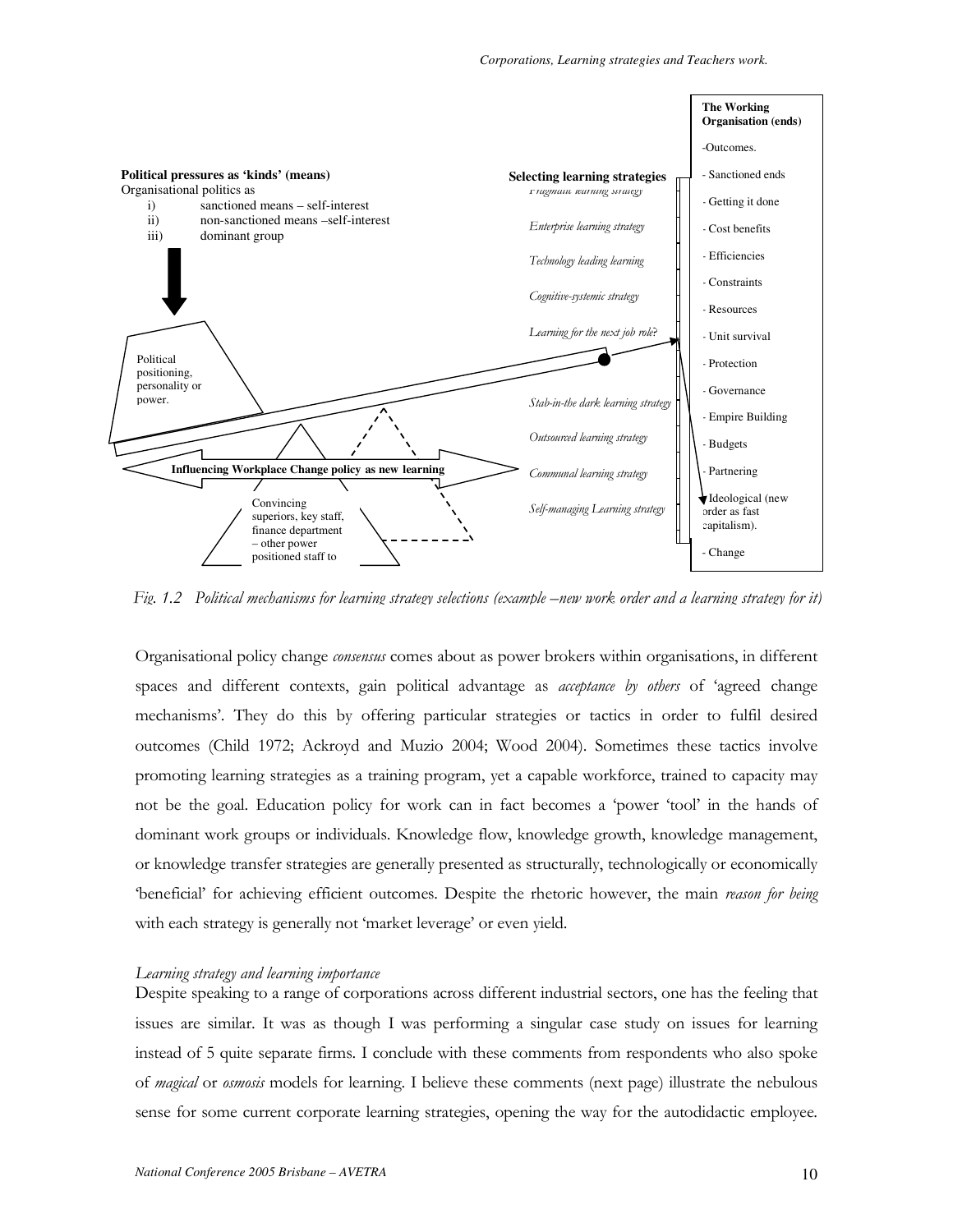Peter is an executive manager of long standing working for a UK organisation manufacturing in Australia, and Nick is a learning practitioner also of long standing working within an Australian National Communications Organisation. See their unsolicited remarks below;

I don't think that the senior management mentor enough to develop these types of systems. I think that if you run the courses, people get shown technical skills and somehow, it's all magic from there. For instance, we took middle management away and we did three day courses over three months so that each person went away three times for three days and went through extensive training in change management. No follow-up to what they are doing? That model is classic process redesign, if you pick up a book in process re-design that is what you get. We trained them all in fine detail. We even structured it so that they even had all the forms to fill in. So it was quite formalised, and yet, when they came back to the factory, they walked away from it. Now, our group tried to mentor it, we tried to use those (theoretical) models as a kick-start to get other work done and the management did not support it. They spent a fortune, I don't know how much it cost?.... Peter

Well a lot of it's really...you need a strong personality to drive it ...I think this is always the case. Quite often, well the people come to learning only when they have a real problem, and they just look at it in terms of whether it's a major change project, or new systems implementation etc., quite often the learning aspect is neglected (laughs), its not even budgeted for and there is an expectation that somehow rather than running the alignment with the development (the training people), it seems to be an 'afterthough' ... we've got these systems administrators, we've got one week to do it. So you are saying it's contractual but the delivery is up to you? No, it's not even that...its the almost a neglect of everything ...it's just assumed that you put a new system in and somehow through osmosis people just know it...so that the actual fact that people need to be trained up on it?...it's an after thought...Nick

A key commodity for corporate business leverage with the information age is to be the thinking employee - a perception that life 'as we know it' would not be possible - things simply 'will not get done' - without a need for us all to submit to a new immediacy in ongoing knowledge acquisition as part of the capitalist new order. Currently, new notions for how time is divvied up to accommodate innovation enterprises as work intervals and cycles, time management and the phases and tempo of workplaces, are challenging these earlier forms of industrial time. A common theme when discussion new teaching and learning with corporations is the approach "we don't know what we don't know". New learning strategies must target new skills in asking questions that can be more open-ended in pedagogical design and not simply about more information.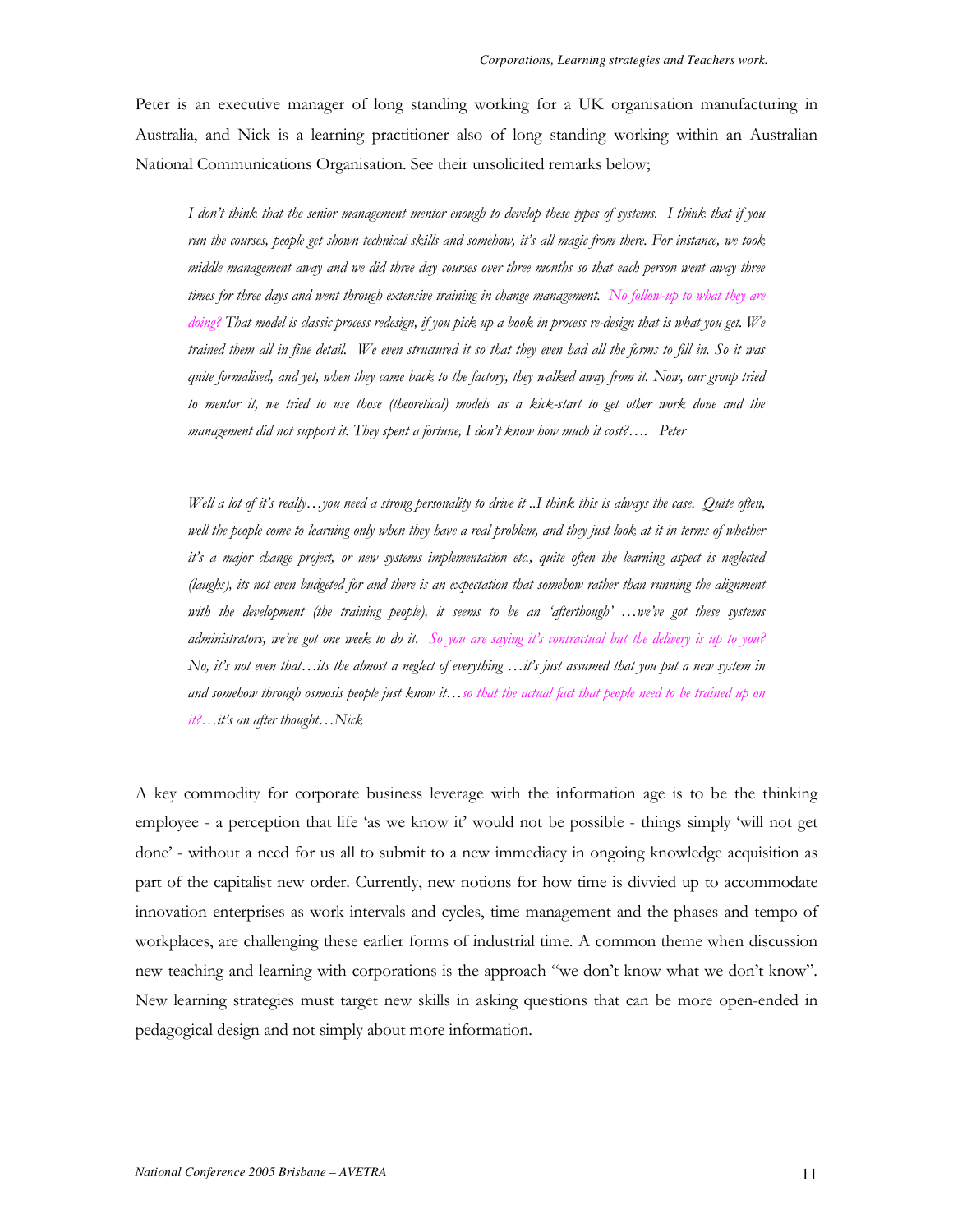

Fig 1.3 – Results - learning importance and trends.

White (1999) is correct in suggesting that the classroom alternative will not be able to solve the conditions corporations face for learning today. Executive managers have a sense of this, so that it is not that they are abandoning the search for strategies to cope. Past failings are well known and accepted by the managers I spoke to. Education strategies seemed to be 'free-wheeling', a sense of searching for better ways. The 'do it yourself' corporate learner may thus be a growth industry as changing workplaces deny the possibility that there can be a singular corporate learning strategy. In fact, the evidence supports a range of corporate strategies into the future. There are fewer and fewer 'constraints', a kind of deregulation on how people may go about transferring knowledge or learning at work. One outcome can be that working people, learning in isolation, will take a legitimate and growing place in the learning agenda. The conditions under which this can happen are being put into place as part of some new corporate learning strategies are still be being worked out. Not the least of those will be the need for a move away from managerial dominance of the individual training directions. New bottom-up strategies such as communities of practice and learning forums may also play a part however, since these particular strategies tackle the real and paradoxical notion for selfdirection and interaction in learning.

## Remarks: Industrial time and politics.

A function of the industrial age, industrial time (Thompson 1967; Giddens 1981; Adam 1990) was a feature of the industrial period. Management and worker use it to control and regulate work durations,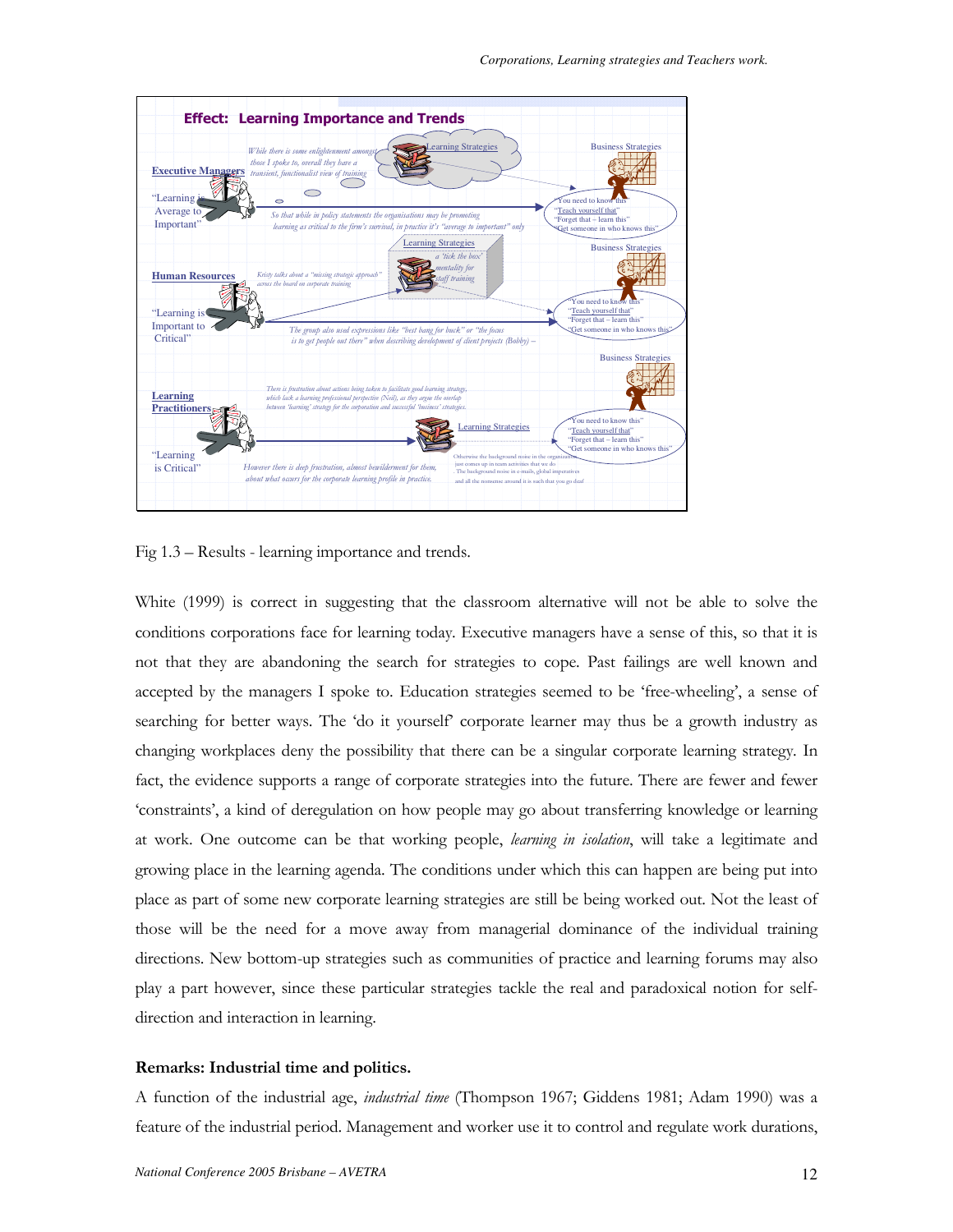job sequence and synchronisations while recognised a periodicity and pace for industrial production. Dominated by clock time however, industrial time also became a key bargaining commodity and a focus for industrial disputation and settlement – the currency of conflict. Industrial clock time both identifies and defines the industrial age. Such domination meant, for example, that 'lunch' times or 'holiday' times became periods of significance, regular, almost ritualised and obligatory on many sites a time seen by management and employees alike as beyond the control of the firm. Non-work time is still very strictly protected within some industrial sectors – freed from interruption or intrusion beyond statutory rule where employees retaining some control over 'own time' intervals.

It is argued here that some traditional 'industrial' time notions are being replaced in western cultures by a new 'natural' *information* time to become an important new 'commodity' for work. Information time offers a new power *source and resource* that is changing the face for *who* and *what* influences and control work processes – the new political time. This new social time 'product' has a monetary value for business that is closely aligned to innovation. Work *duration* today is much more defined by ideas informing the project end-to-end, rather than day-to-day. Information time seeks *time to question* that might inform decision-making rather than *time to answer* in the traditional training time sense - the answer becomes secondary - a move away from the 'rush hour' feel that an industrial time view of the world tends to generate. There is still clock regulation in all of this, but *information time* is also much less aligned with alienation and conflict characteristic of earlier forms of industrial time in political struggle. The distinction for information time comes as *investment* - for 'innovative-intensive' corporations information time is about an investment in time to question rather than answer - a shift from the importance of knowing to the importance of time to become informed  $-$  a preparedness for innovation. Information time thus becomes the new currency for innovation both within and without the firm.

Timing of information time is also important i.e., the need to inquire about new information is more episodic or event driven that simply training people in old knowledge. Pedagogy can be about realisations in rapid directional change or turnaround for the firm, for example. Teaching and learning for work is no longer about linear or temporal changes as information flows. There is a 'dexterity' edge to new learning strategies that operate in information time fundamental to evolving pedagogies. Information time as I describe thus aligns more with a return to 'natural time' notions for working people, where people work to completion outside recognised 'work hours' - a return to 'agricultural' time durations, so that 'man hours' become an increasingly vague notion with increased variability as 'virtual' work locations. Projects, whole work processes have a natural cycle that means workers have a new sense for *duration* that is less segmented or apportioned and also less alienating. There can be participation, real time correspondence and ideas sharing throughout the project and across project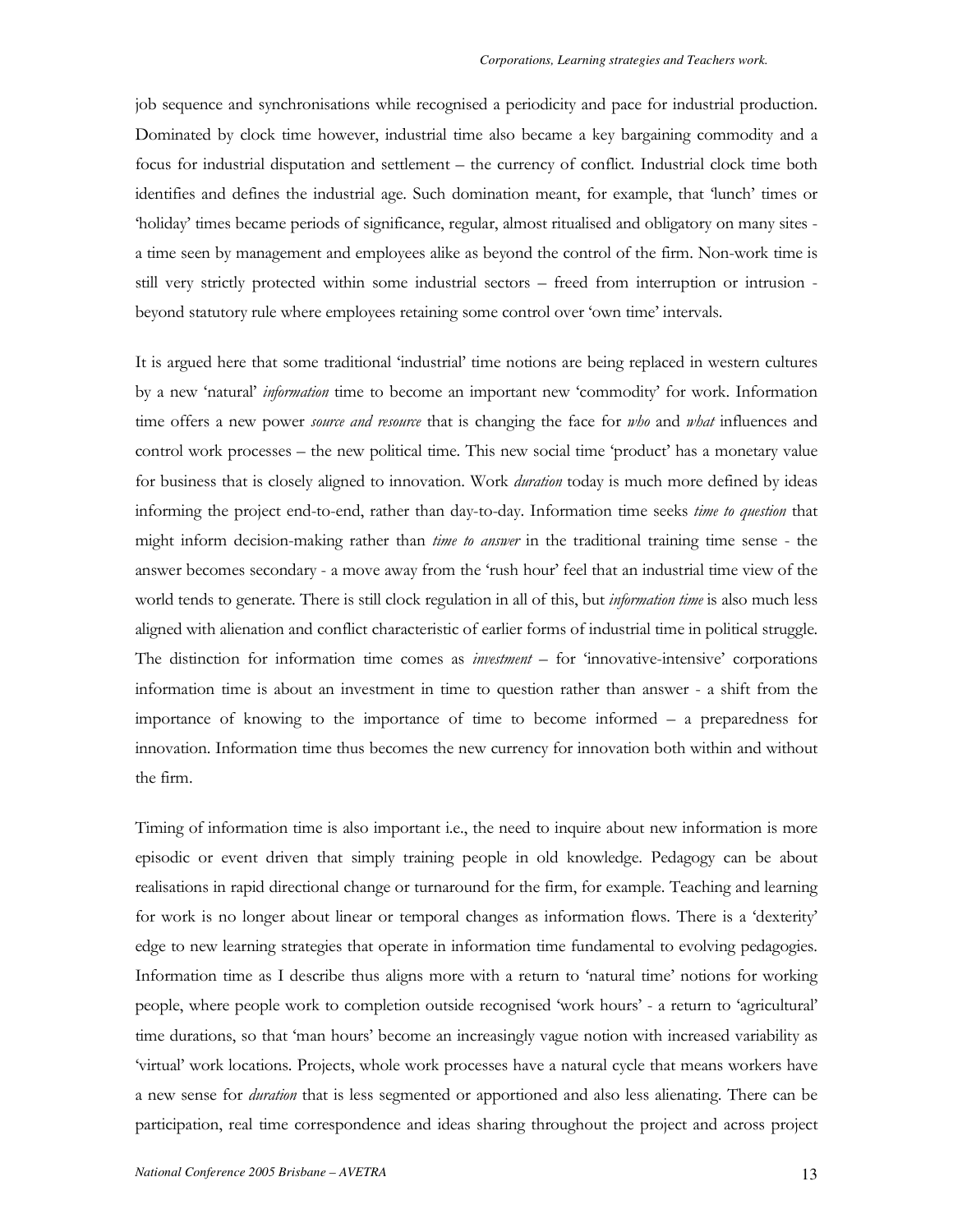members. What people do, in the act of doing and accessing information at pace drives context. This has the effect of optimising inquiry, reduces diversions and repetition in time wasting programs in old knowledge.

The contextual foundations for new knowledge are further enhanced as employees increasingly schedule their own training and learning time within new levels of inquiry that *intersects* other workplace requirements and environments - interacting with a range of co-workers previously beyond normal levels of operation and increasing a sense of place for people at work. Information time is essentially interactive - about 'time to learn'.

At power-holder levels, management has difficulty 'apportioning' information time specifics within increasingly networked organisations. Retaining power in the old sense now demands a greater reliance on individual contracts or using overt or unreasonable requests in a more blatant grapple for power over what people do – but *time* as information time is much less the bargaining currency in industrial relations. Compared with an earlier industrial era in which employees played fragmented or bit parts in production and productivity, information time is increasingly contextual and social, people required to play a greater part in the learning whole. Information time is thus much less an instrument of conflict and increasingly part of new 'trust' wave sweeping corporations as alliances, collaborations, syndicates and partnerships that drive 'the relationship' model in shared learning that is becoming the a new look in industrial and managerial politics for work.

#### Summary

So, 'innovative-intensiveness' is not simply about management using technology for automating production. Sadly however, nor is it usually about strategic planing in sound teaching and learning programs for innovative staff. Organisational politics intervenes and the fog that is generated resembles the absence of any learning strategy at all -the absent learning strategy that's about hiring people for positions and responsibilities not yet defined and with the inbuilt assumption that roles and responsibilities will 'become clear'. Learning strategies come down to political persuasion to hire individuals who already know things or have an aptitude for thinking and learning quickly.

It is as though thinking itself has become an obstacle to throughput in automated knowledge flow programs – to know is important, but to think is time consuming and in the new work order, time is money. There is evidence that in practice, the development of thinking employees is not the aim. In fact, employees are expected to 'know' -automatically, almost by diffusion or as a 'flow-on', rather than through building knowledge meaningfully (White 1999). Implementation designs follow a diffusion learning strategy to cope with continual workplace change i.e., towards an absence of pedagogy at work.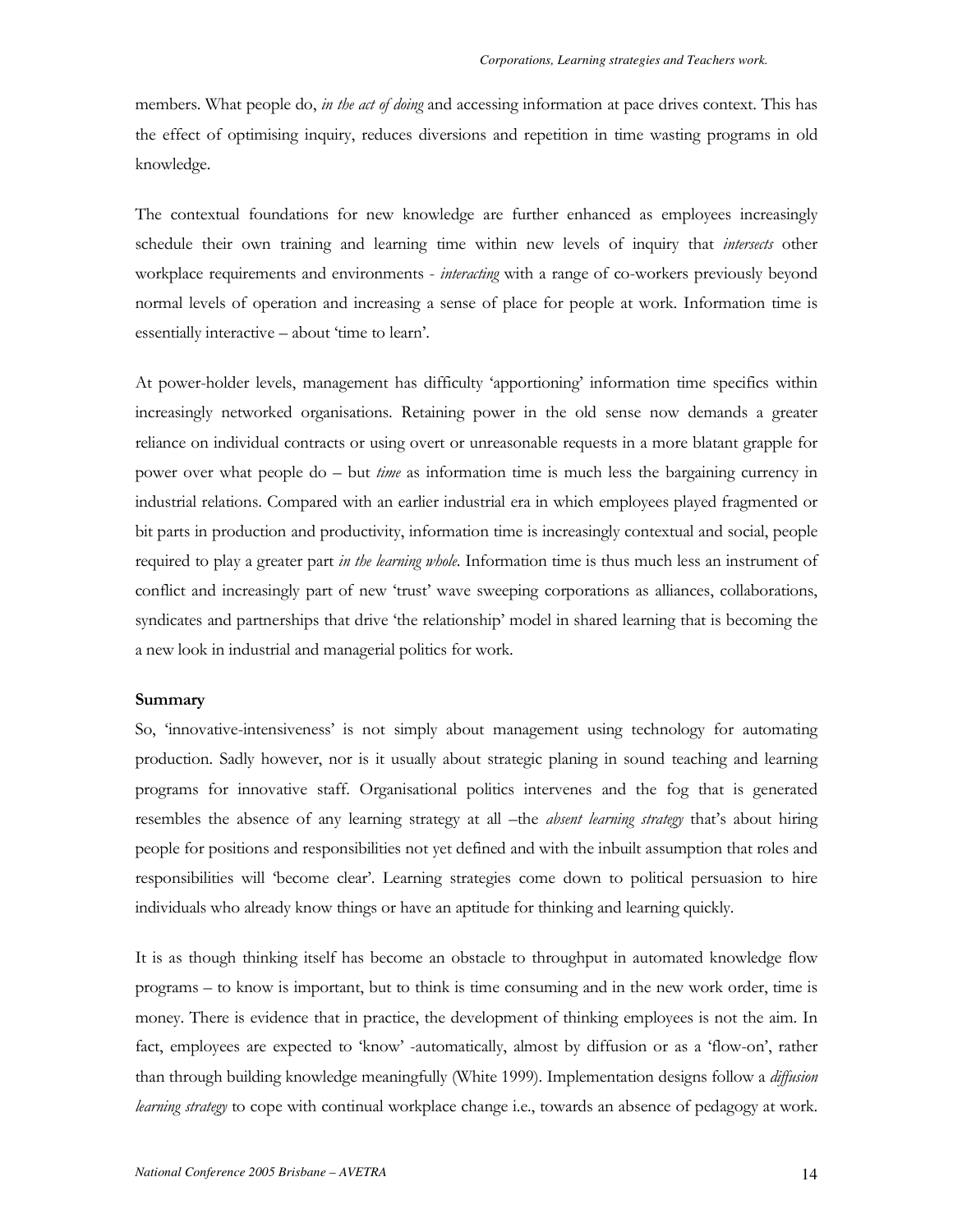This learning strategy assumes that individuals operating as automatons or in small 'automaton' groups operating in isolation, will 'pick up the slack' outlined in the 'why' and 'what' in changing workplace circumstances and teach themselves the 'how'. The strategy earlier described as *diffusion* learning strategy becomes, in the context or the new work order that champions individual reflexivity the automaton-diffusion learning strategy as organizations opt out, struggling to secure a new deal in information time. Forms of individual 'empowerment' such as managing your own training are stepping stones towards a new *kind* of employee (Gee, Hull et al. 1996) - a new requirement for individual employees to become sophisticated about assessing the learning need and cut the cost of information time. Because these decisions directly affect individual competencies and influence performance measurement they have the potential to impacts workplace social cohesion, separations, anxiety and isolation at work.

It is anticipated that profiling in-depth some new learning strategy 'kinds' against 'forms' of organisational politics, will cast some light on learning practitioner's work within innovation-intensive corporations. Certainly, more work is need on other forms of organisational politics and their contextual origins as these can be linked to learning strategy effectiveness. Also the learning strategies as defined thus far, are accorded extended characteristics in follow-up work within the study. Additionally learning strategy 'qualities' are to be linked to new self-identity constructs, new technologies, resistance, individual status and 'sense of place', corporate culture, new 'kinds' of learning for work as transformational pedagogies and the advance of the 'self-managing' employees within compressed time-space.

In speaking to stakeholders, my experience thus far is that they very much (a) want to offer time to ask questions, find things out as research and (b) they want to know what the findings (as solutions) are, or can be. For them, the research work is very important as signposting trending and forecasting outcomes – there is genuine interest. People at work want time to talk about these things at all levels, and their own narratives as 'facts' (see some example in the appendix) bare witness to anxious times they seek out information time - there is genuine frustration and anxiety about a way forward and a lack any clear format to question.

## Bibliography

Ackroyd, S. and D. Muzio (2004). Structural Transformation as a Political Outcome: Examples from the legal Profession and from Large Manufacturing Corporations. Lancaster University Management School. Lancaster, UK, Lancaster University**:** 19.

Adam, B. (1990). Time & Social Theory. Cambridge, UK, Polity Press.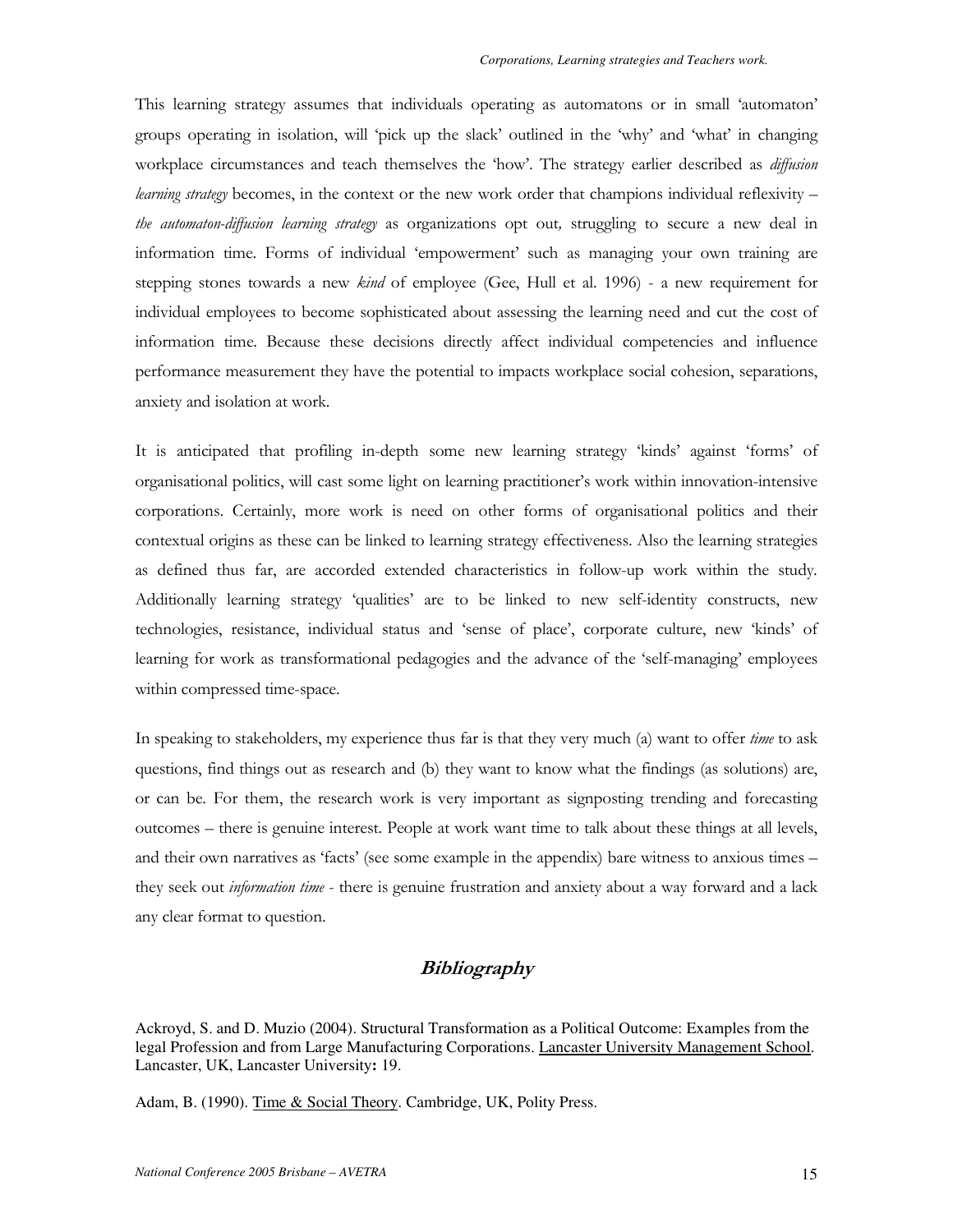Adam, B. (2004). Time. Cambridge, Polity.

Allee, V. (1997). The knowledge Evolution: Expanding Organisational Intelligence. Boston, Butterworth-Heinemann.

Archer, M. (1995). Realist Social Theory: The Morphogenic Approach. Cambridge, Cambridge University Press.

Bank, W. (2002). Vocational Education and training: country studies. Washington, D.C., World Bank.

Bennis, W. G., K. D. Benne, et al., Eds. (1969). The Planning of Change. New York, Holt, Rineheart and Winston, INC.

Casey, C. (1995). Work, Self and Society: After Industrialism. London & New York, Routledge.

Castells, M. (1996). The Rise of the Network Society. Massachusetts, Blackwell Publishers Inc.

Chappell, C. (1999). Workbased Learning and Vocational Education and Training Practitioners. Working Paper. ANTA, Melbourne, University of Technology. -Sydney, Broadway (Australia). Research Centre for Vocational Education and Training**:** 13.

Chappell, C. (2003). Changing Pedagogy: The Changing Context. The Australian Centre for Organisational, Vovational and Adult Learning. Sydney, University of Technology**:** 14.

Child, J. (1972). "Organisational structures, environments and performance: the role of strategic choice." Sociology(Vol 6): 1-22.

Child, J. (1988). Managerial Strategies, New Technology and the Labour Process. On Work: Historical, Comparative & Theoretical Approaches. R. E. Pahl. Oxford, Basil Blackwell**:** 229-257.

Chin, R. and D. B. Kenneth (1969). General Strategies for Effecting Change in Human Systems. The Planning of Change. G. B. Warren, D. B. Kenneth and R. Chin. New York, NY, Holt, Rinehart & Winston**:** Section 1.3.

Davenport, T. H. and L. Prusak (1998). Working Knowledge: How Organisations Manage What They Know. New York, Harvard Business School Press.

Gee, J. P., G. Hull, et al. (1996). the new work order: behind the language of the new capitalism. Sydney, Australia, Allen &Unwin Pty Ltd.

Giddens, A. (1981). A Comtempory Critique of Historial Materialism. Power, Property and the State. London, Macmillan.

Giddens, A. (1984). The constitution of Society. Cambridge, Polity Press.

Gorz, A. (1999). Reclaimin Work: Beyond the Wage-Based Society. Malden, USA, Polity Press.

Harvey, D. (1989). The Conditions of Postmodernity. Oxford, UK, Bsil Blackwell.

Huseman, R. C. and J. P. Goodman (1999). Leading with Knowledge: The nature of Competition in the 21st Century. London, SAGE Publications.

Johnston, R. (2000). The Learning Practitioner in Organisations: Challenges in Researching a Changing Role. ANTA, Melbourne, UTS Research Centre Vocational Education & Training**:** 15.